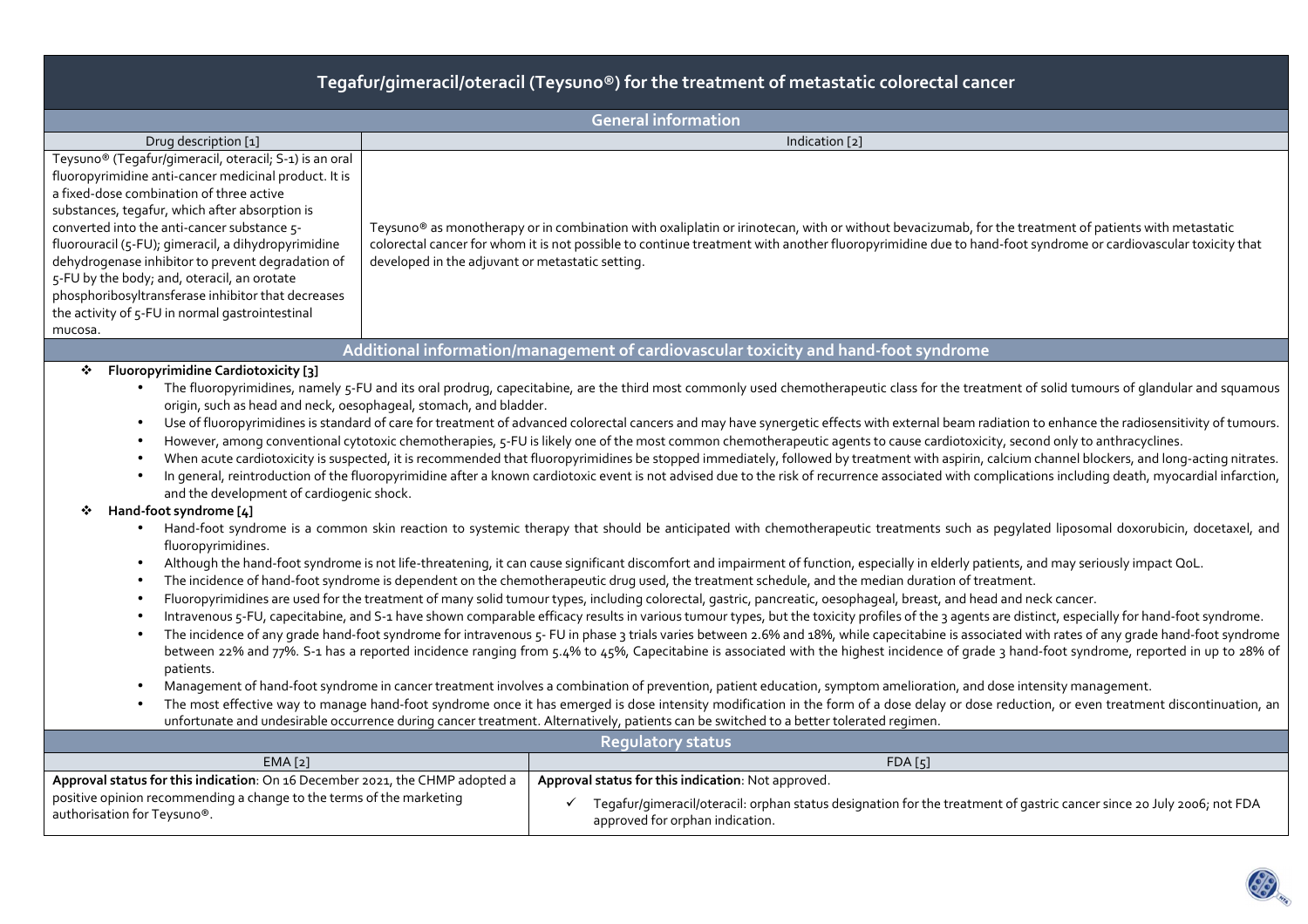|   | The CHMP adopted a new indication as follows:<br>* Teysuno <sup>®</sup> is indicated in adults as monotherapy or in combination with<br>oxaliplatin or irinotecan, with or without bevacizumab, for the<br>treatment of patients with metastatic colorectal cancer for whom it is<br>not possible to continue treatment with another fluoropyrimidine due                                                                                                                                                                                                                                                          | Other indications: none                                                                                                                                                                              |  |  |  |  |  |
|---|--------------------------------------------------------------------------------------------------------------------------------------------------------------------------------------------------------------------------------------------------------------------------------------------------------------------------------------------------------------------------------------------------------------------------------------------------------------------------------------------------------------------------------------------------------------------------------------------------------------------|------------------------------------------------------------------------------------------------------------------------------------------------------------------------------------------------------|--|--|--|--|--|
|   | to hand-foot syndrome or cardiovascular toxicity that developed in the<br>adjuvant or metastatic setting.                                                                                                                                                                                                                                                                                                                                                                                                                                                                                                          |                                                                                                                                                                                                      |  |  |  |  |  |
|   | <b>Other indications:</b><br>❖ Teysuno <sup>®</sup> is indicated in adults for the treatment of advanced gastric<br>cancer when given in combination with cisplatin.                                                                                                                                                                                                                                                                                                                                                                                                                                               |                                                                                                                                                                                                      |  |  |  |  |  |
|   |                                                                                                                                                                                                                                                                                                                                                                                                                                                                                                                                                                                                                    | Costs [6]                                                                                                                                                                                            |  |  |  |  |  |
|   | 42 Teysuno® hard capsules 15mg/4.35mg/11.8mg = € 122.98 (ex-factory price)<br>42 Teysuno® hard capsules 20mg/5.8mg/15.8mg = € 174.78 (ex-factory price)                                                                                                                                                                                                                                                                                                                                                                                                                                                            |                                                                                                                                                                                                      |  |  |  |  |  |
|   |                                                                                                                                                                                                                                                                                                                                                                                                                                                                                                                                                                                                                    | <b>Additional medication</b>                                                                                                                                                                         |  |  |  |  |  |
|   | Patients should be provided with outpatient prescriptions for anti-emetic and anti-diarrhoeal medicinal products [7].                                                                                                                                                                                                                                                                                                                                                                                                                                                                                              |                                                                                                                                                                                                      |  |  |  |  |  |
|   |                                                                                                                                                                                                                                                                                                                                                                                                                                                                                                                                                                                                                    | Special warnings and precautions for use [7]                                                                                                                                                         |  |  |  |  |  |
| ❖ |                                                                                                                                                                                                                                                                                                                                                                                                                                                                                                                                                                                                                    | Dose limiting toxicities include diarrhoea and dehydration. Most adverse reactions are reversible and can be managed by symptomatic therapy, dose interruptions and dose reductions.                 |  |  |  |  |  |
|   | <b>Bone marrow suppression</b><br>❖<br>Treatment-related bone marrow suppression, including neutropaenia, leukopaenia, thrombocytopaenia, anaemia, and pancytopaenia, has been reported among patients treated with Teysuno®<br>in combination with cisplatin.                                                                                                                                                                                                                                                                                                                                                     |                                                                                                                                                                                                      |  |  |  |  |  |
|   | Patients with low white blood cell counts should be monitored carefully for infection and risk of other complications of neutropenia and treated as medically indicated.<br>Patients with low platelet counts are at increased risk for bleeding and should be monitored carefully. The dose should be modified.                                                                                                                                                                                                                                                                                                   |                                                                                                                                                                                                      |  |  |  |  |  |
|   | <b>Hepatitis B reactivation</b><br>Administration of Teysuno® in hepatitis B virus carriers, HBc antigen negative and HBc antibody positive patients, or HBs antigen negative and HBs antibody positive patients may result in<br>reactivation of hepatitis B.                                                                                                                                                                                                                                                                                                                                                     |                                                                                                                                                                                                      |  |  |  |  |  |
|   | Patients should be tested for HBV infection before initiating treatment with Teysuno. Experts in liver disease and in the treatment of hepatitis B should be consulted before treatment is initiated<br>in patients with positive hepatitis B serology (including those with active disease) and for patients who test positive for HBV infection during treatment. Carriers of HBV who require treatment<br>with Teysuno® should be closely monitored for signs and symptoms of active HBV infection throughout therapy, and follow-up monitoring for hepatic function tests or viral markers are<br>recommended. |                                                                                                                                                                                                      |  |  |  |  |  |
| ❖ | Diarrhoea                                                                                                                                                                                                                                                                                                                                                                                                                                                                                                                                                                                                          |                                                                                                                                                                                                      |  |  |  |  |  |
|   | Patients with diarrhoea should be carefully monitored and given fluid and electrolyte replacement if they become dehydrated. Prophylactic treatment for diarrhoea should be administered as<br>$\bullet$<br>indicated.                                                                                                                                                                                                                                                                                                                                                                                             |                                                                                                                                                                                                      |  |  |  |  |  |
|   | Standard anti-diarrhoeal therapy (e.g., loperamide) and IV fluids/electrolytes should be initiated early when diarrhoea develops. Dose suspension/adjustment should be implemented with the<br>occurrence of Grade 2 or higher diarrhoea if symptoms persist despite adequate treatment.                                                                                                                                                                                                                                                                                                                           |                                                                                                                                                                                                      |  |  |  |  |  |
| ❖ | Dehydration                                                                                                                                                                                                                                                                                                                                                                                                                                                                                                                                                                                                        |                                                                                                                                                                                                      |  |  |  |  |  |
|   | Dehydration and any associated electrolyte disturbances should be prevented or corrected at onset.<br>$\bullet$                                                                                                                                                                                                                                                                                                                                                                                                                                                                                                    |                                                                                                                                                                                                      |  |  |  |  |  |
|   | Patients with anorexia, asthenia, nausea, vomiting, diarrhoea, stomatitis, and gastrointestinal obstruction should be monitored closely for signs of dehydration.                                                                                                                                                                                                                                                                                                                                                                                                                                                  |                                                                                                                                                                                                      |  |  |  |  |  |
|   | Dehydration should be managed aggressively with rehydration and other appropriate measures. If Grade 2 (or higher) dehydration occurs, treatment should be immediately suspended and the<br>dehydration corrected. Treatment should not be resumed until dehydration and its underlying causes are corrected or adequately controlled. Dose modifications should be applied for the                                                                                                                                                                                                                                |                                                                                                                                                                                                      |  |  |  |  |  |
|   | precipitating adverse reaction as necessary.                                                                                                                                                                                                                                                                                                                                                                                                                                                                                                                                                                       |                                                                                                                                                                                                      |  |  |  |  |  |
|   | <b>Renal toxicity</b>                                                                                                                                                                                                                                                                                                                                                                                                                                                                                                                                                                                              |                                                                                                                                                                                                      |  |  |  |  |  |
|   | imbalance, etc).                                                                                                                                                                                                                                                                                                                                                                                                                                                                                                                                                                                                   | Treatment with Teysuno® in combination with cisplatin may be associated with a transient decline of glomerular filtration rate caused primarily by pre-renal factors (e.g., dehydration, electrolyte |  |  |  |  |  |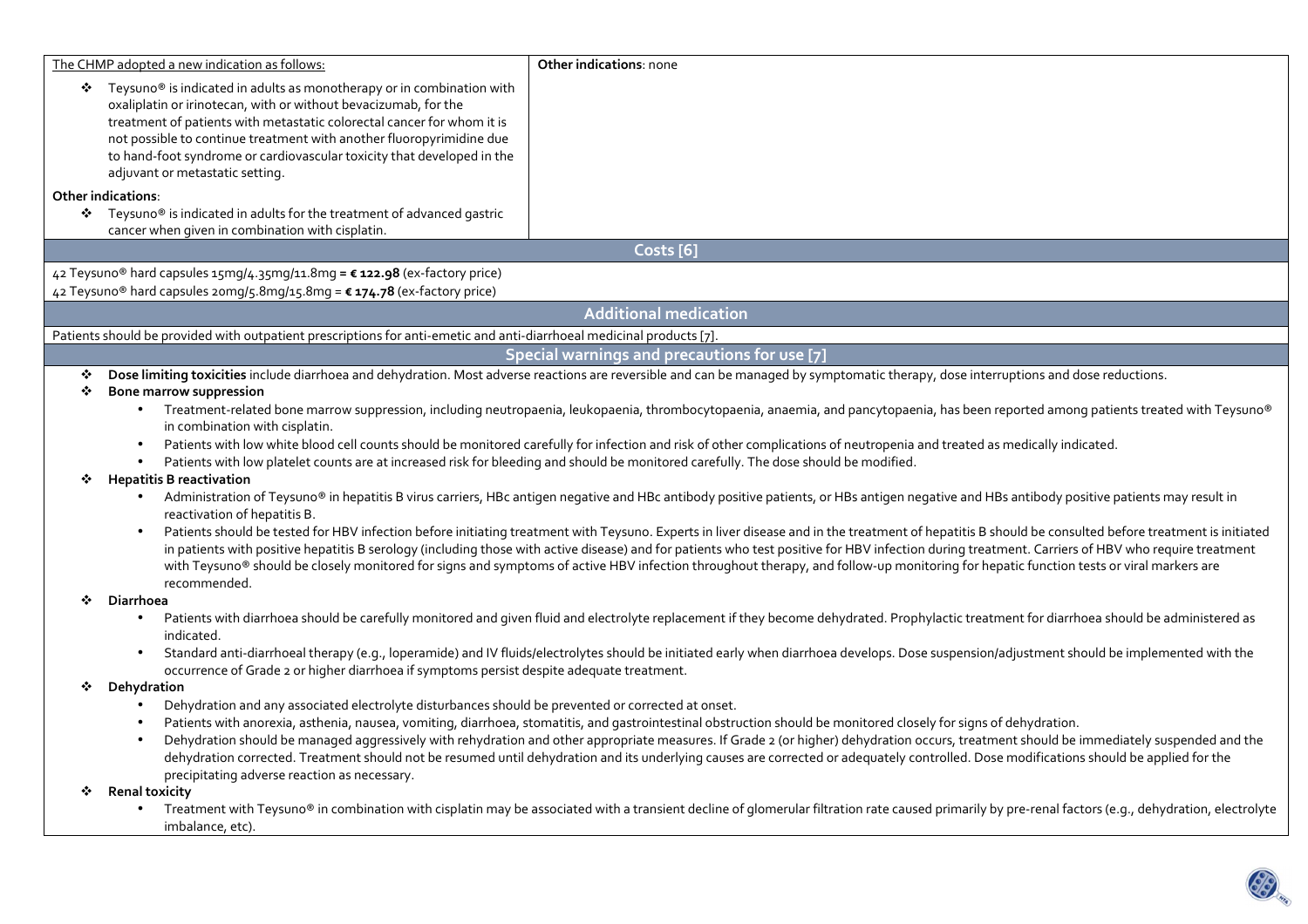- •Adverse reactions of Grade 3 or higher such as increased blood creatinine, decreased creatinine clearance, toxic nephropathy, and acute renal failure have all been reported in patients receiving Teysuno® in combination with cisplatin.
- To detect early changes in renal function during treatment, renal parameters should be closely monitored. If deterioration of glomerular filtration rate is observed, Teysuno and/or cisplatin dose should be adjusted, and appropriate supportive measures taken.
- Dehydration and diarrhoea may increase the risk of renal toxicity for cisplatin. Hyperhydration (forced diuresis) should be administered according to the cisplatin SmPC to reduce the risk of renal toxicity associated with cisplatin therapy.
- •Gimeracil increases 5-fluorouracil (5-FU) exposure by inhibiting DPD, the primary enzyme for metabolizing 5-FU. Gimeracil is primarily cleared by the kidney; so, in patients with renal insufficiency gimeracil renal clearance is decreased and 5-FU exposure thus increased. Treatment-related toxicities can be expected to increase as 5-FU exposure increases.

#### ❖ **Severe renal impairment**

 $\bullet$  Treatment with Teysuno® is not recommended in patients with severe renal impairment due to possibly higher incidence of adverse events of the blood and lymphatic system and the possibility of unexpectedly higher exposure to 5-FU as a result of fluctuations in renal function in these patients, unless the benefits clearly outweigh the risks.

#### ❖ **Ocular toxicity**

- The most common treatment-related ocular disorders among patients in studies in Europe/United States of America treated with Teysuno® in combination with cisplatin were lacrimal disorders (8.8%), including increased lacrimation, dry eye, and acquired dacryostenosis.
- Most ocular reactions will resolve or improve with suspension of medicinal product and proper treatment (instillation of artificial tears, antibiotic eye drops, implantation of glass or silicone tubes in lacrimal punctas or canaliculi, and/or use of spectacles rather than contact lenses). Efforts should be made to ensure early detection of ocular reactions, including an early ophthalmologic consultation in the event of any persistent or vision-reducing ocular symptoms such as lacrimation or corneal symptoms.

#### ÷ **Coumarin-derivative anticoagulant**

- •Patients receiving oral coumarin-derivative anticoagulant therapy must have their anticoagulant response (International Normalized Ratio for prothrombin time [INR] or prothrombin time [PT]) monitored closely and the anticoagulant dose adjusted accordingly.
- $\bullet$  The use of coumarin-derivative anticoagulant in clinical trials has been associated with elevated INR and gastrointestinal bleeding, bleeding tendency, haematuria, and anaemia in patients receiving Teysuno® therapy.

#### ❖ **Brivudine**

- $\bullet$  Brivudine must not be administered concomitantly with Teysuno®.
- Fatal cases have been reported following capecitabine interaction. There must be at least a 4-week waiting period between end of treatment with brivudine and start of Teysuno® therapy. Treatment with brivudine can be started 24 hours after the last dose of Teysuno. In the event of accidental administration of brivudine to patients being treated with Teysuno®, effective measures should be taken to reduce the toxicity of Teysuno®. Immediate admission to hospital is recommended. All measures should be initiated to prevent systemic infections and dehydration.

#### ❖ **DPD inducers**

- $\bullet$  If a DPD inducer were to be concomitantly administered with Teysuno®, the exposure of 5-FU might not reach the efficacious level.
- However, since no DPD inducers are currently known, the interaction between a DPD inducer and Teysuno® cannot be evaluated.

## **Phenotypic characterisation of DPD deficiency**

- For phenotypic characterisation of DPD deficiency the measurement of pre-therapeutic blood levels of the endogenous DPD substrate uracil in plasma is recommended.
- Elevated pre-treatment uracil concentrations are associated with an increased risk of toxicity. Despite uncertainties on uracil thresholds defining complete and partial DPD deficiency, a blood uracil level ≥ 16 ng/ml and < 150 ng/ml should be considered indicative of partial DPD deficiency and associated with an increased risk for fluoropyrimidine toxicity. A blood uracil level ≥ 150 ng/ml should be considered indicative of complete DPD deficiency and associated with a risk for life-threatening or fatal fluoropyrimidine toxicity.

#### $\bullet$ **Microsatellite instability (MSI)**

 $\bullet$  Teysuno® has not been studied in gastric cancer patients with MSI. The association between 5-FU sensitivity and MSI in patients with gastric cancer is unclear and the association between Teysuno® and MSI in gastric cancer is unknown.

#### $\mathcal{L}_{\mathcal{C}}$ **Glucose/galactose intolerance/malabsorption**

- $\bullet$  This medicinal product contains lactose. Patients with rare hereditory problems of galactose intolerance, the Lapp lactase deficiency or glucose/galactose malabsorption should not take this medicinal product.
- **Other oral fluoropyrimidines** 
	- No clinical trials are available comparing Teysuno® versus other oral 5-FU compounds. Therefore, Teysuno® cannot be used as a substitute for other oral 5-FU products.

**Study characteristics [8]**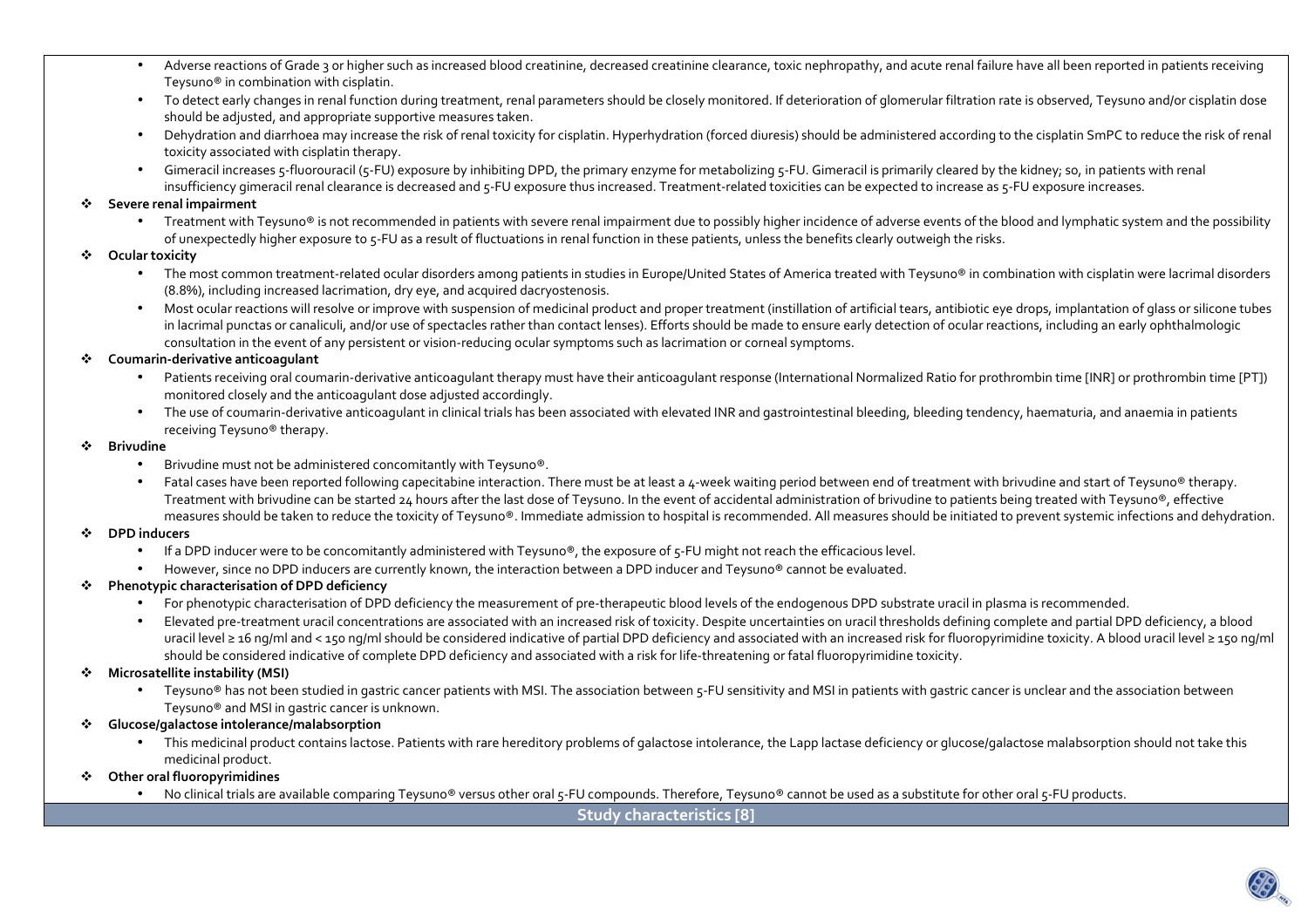| Trial name                                                                                                                                                                                                                                                                                                                                                                                                                                                                                                                                                                                                                                                                                                                                                                                                                                                                                                                                                                                                                                                                                                                                                                                                                                                                                                                                                                                                                                                                                                                                                                                                                                                                                                                                                                                                        | $\mathsf{n}$       | Intervention<br>(1)                                                                                                                                                                                                 | Comparator<br>(C)                                                                                                                    | <b>PE</b>                                                                                                                                                                                                                                                                                                                                                                                                                                                                                                                                                                                                                                                                                                                                                                                                                                                                                                                                                                                                                                                                                                                                     | Characteristics                          | <b>Biomarker</b> | Funding                                                                                                                                                                                   | Publication(s) |  |
|-------------------------------------------------------------------------------------------------------------------------------------------------------------------------------------------------------------------------------------------------------------------------------------------------------------------------------------------------------------------------------------------------------------------------------------------------------------------------------------------------------------------------------------------------------------------------------------------------------------------------------------------------------------------------------------------------------------------------------------------------------------------------------------------------------------------------------------------------------------------------------------------------------------------------------------------------------------------------------------------------------------------------------------------------------------------------------------------------------------------------------------------------------------------------------------------------------------------------------------------------------------------------------------------------------------------------------------------------------------------------------------------------------------------------------------------------------------------------------------------------------------------------------------------------------------------------------------------------------------------------------------------------------------------------------------------------------------------------------------------------------------------------------------------------------------------|--------------------|---------------------------------------------------------------------------------------------------------------------------------------------------------------------------------------------------------------------|--------------------------------------------------------------------------------------------------------------------------------------|-----------------------------------------------------------------------------------------------------------------------------------------------------------------------------------------------------------------------------------------------------------------------------------------------------------------------------------------------------------------------------------------------------------------------------------------------------------------------------------------------------------------------------------------------------------------------------------------------------------------------------------------------------------------------------------------------------------------------------------------------------------------------------------------------------------------------------------------------------------------------------------------------------------------------------------------------------------------------------------------------------------------------------------------------------------------------------------------------------------------------------------------------|------------------------------------------|------------------|-------------------------------------------------------------------------------------------------------------------------------------------------------------------------------------------|----------------|--|
| <b>SALTO</b><br>NCT01918852                                                                                                                                                                                                                                                                                                                                                                                                                                                                                                                                                                                                                                                                                                                                                                                                                                                                                                                                                                                                                                                                                                                                                                                                                                                                                                                                                                                                                                                                                                                                                                                                                                                                                                                                                                                       | 161 (81<br>vs. 80) | capecitabine<br>$(1250 \, \text{mg/m}^2)$<br>orally for<br>patients <70<br>years; 1000<br>mq/<br>$m2$ for<br>patients ≥70<br>years, twice<br>daily on days<br>$1 - 14$<br>with optional<br>bevacizumab <sup>1</sup> | $S - 1(30)$<br>mg/m <sup>2</sup> orally<br>twice daily<br>on days $1-14$ )<br>in 3-weekly<br>cycles,<br>with optional<br>bevacizumab | incidence of<br>any grade<br>hand-foot<br>syndrome, as<br>assessed by<br>both<br>physicians and<br>patients<br>(diaries)                                                                                                                                                                                                                                                                                                                                                                                                                                                                                                                                                                                                                                                                                                                                                                                                                                                                                                                                                                                                                      | open-label, randomised,<br>phase 3 trial |                  | Dutch Colorectal Cancer<br>Group                                                                                                                                                          | $[8]$          |  |
|                                                                                                                                                                                                                                                                                                                                                                                                                                                                                                                                                                                                                                                                                                                                                                                                                                                                                                                                                                                                                                                                                                                                                                                                                                                                                                                                                                                                                                                                                                                                                                                                                                                                                                                                                                                                                   |                    |                                                                                                                                                                                                                     | Efficacy (I vs. C)                                                                                                                   | Safety (I vs. C)                                                                                                                                                                                                                                                                                                                                                                                                                                                                                                                                                                                                                                                                                                                                                                                                                                                                                                                                                                                                                                                                                                                              |                                          |                  |                                                                                                                                                                                           |                |  |
| Incidence of any grade hand-foot syndrome (as assessed by local investigators): 73% vs. 45%; odds ratio (95% CI 0.31, 0.16-0.60),<br>p=0.0005<br>Incidence of grade 3 hand-foot syndrome: 21% vs. 4%, p=0.003<br>Completed questionnaires in the patient diaries: 64% vs. 71%<br>Incidence of any grade hand-foot syndrome (as assessed by patients): 84% vs. 58%; odds ratio 0.26 (95% CI 0.10-0.64), p=0.004<br>Median time to first occurrence in patients developing grades 2 and 3 hand-foot syndrome: 2 months (IQR 1-4) vs. 3 months<br>(IQR 1-7), p=0.13<br>Co-treatment with bevacizumab in the capecitabine group was associated with a higher incidence of any grade and grade 3 hand-<br>foot syndrome (not statistically significant); this trend was not observed in the S-1 group.<br>Median relative dose intensity: 88% (IQR 76-99) vs. 95% (IQR 83-100); p=0.026<br>After a median follow-up duration of 20.2 months, 90% of patients in the capecitabine group 88% patients in the S-1 group had<br>progressed or died.<br>Median PFS: 8.2 months (95% Cl 6.4-10.3) vs. 8.4 months (6.4-10.6); HR 0.99, 95% Cl 0.71-1.37, p=0.93<br>PFS: 8.7 months capecitabine and S-1 WITH bevacizumab (7.8-10.8) vs. 6.6 months capecitabine and S-1 WITHOUT bevacizumab<br>(5.3-8.5), HR 0.74, 95% CI 0.53-1.03, p=0.08<br>Median PFS: capecitabine 6.6 months (5.5-8.5) vs. capecitabine plus bevacizumab 9.2 months (6.6-13.8); HR 0.61, 95% CI 0.38-<br>$0.97, p=0.04$<br>Median PFS: S-1 alone 6.4 months vs. S-1 plus bevacizumab 8.7 months, HR 0.91, 95% Cl 0.56-1.47; p=0.69<br>OS at 12 and 18 months: 67% (95% CI 57-78) and 50% (40-63) vs. 62% (53-74) and 41% (30-54), respectively; HR 1.23, 95%<br>Cl o.82-1.86, p=0.32<br>Overall objective response rate (in n=146): 47% vs. 32%; p=0.09 |                    |                                                                                                                                                                                                                     |                                                                                                                                      | Death: n=1 (due to sepsis which was possibly related to treatment) vs. n=1 (due<br>to bevacizumab-related bowel perforation)<br>Hospitalization due to treatment-related AEs: n=2 vs. n=3<br>Treatment discontinuation due to hand-foot syndrome: n=7 (10%) vs. n=0<br>(0%), p=0.013<br>Results of an European cohort study [7]:<br>200 patients with different solid tumours were switched from 5-FU or<br>❖<br>capecitabine based therapy because of cardiotoxicity to continue<br>with Teysuno® based therapy<br>Subgroup of metastatic colorectal cancer patients (n=53):<br>❖<br>92% of subgroup patients who developed cardiotoxicity<br>$\bullet$<br>while on capecitabine- or 5-FU-based chemotherapy could<br>safely switch to S-1 and continue treatment, with recurrent<br>cardiotoxicity (grade 1) seen in 8%.<br>Other AEs during S-1 treatment in this subgroup included:<br>$\bullet$<br>grade 3-4 haematologic toxicity in 8% and<br>$\circ$<br>grade 2-4 non-haematologic adverse events in<br>$\circ$<br>36% (neuropathy 15%, infection 7%,<br>thromboembolic event 6%, diarrhoea 4%, nausea<br>2%, hand-foot syndrome 2%). |                                          |                  |                                                                                                                                                                                           |                |  |
| Disease control: 95% vs. 89%, p=0.24)<br>Results of an European cohort study [7]:                                                                                                                                                                                                                                                                                                                                                                                                                                                                                                                                                                                                                                                                                                                                                                                                                                                                                                                                                                                                                                                                                                                                                                                                                                                                                                                                                                                                                                                                                                                                                                                                                                                                                                                                 |                    |                                                                                                                                                                                                                     |                                                                                                                                      |                                                                                                                                                                                                                                                                                                                                                                                                                                                                                                                                                                                                                                                                                                                                                                                                                                                                                                                                                                                                                                                                                                                                               |                                          |                  | Results of a retrospective cohort study from the Dutch colorectal cancer<br>registry [7]:<br>Severity of hand-foot-syndrome decreased or completely resolved<br>during treatment with S-1 |                |  |

 $^1$  Co-treatment with bevacizumab was administered in 59% of patients (n=47 for capecitabine, n=48 for S-1).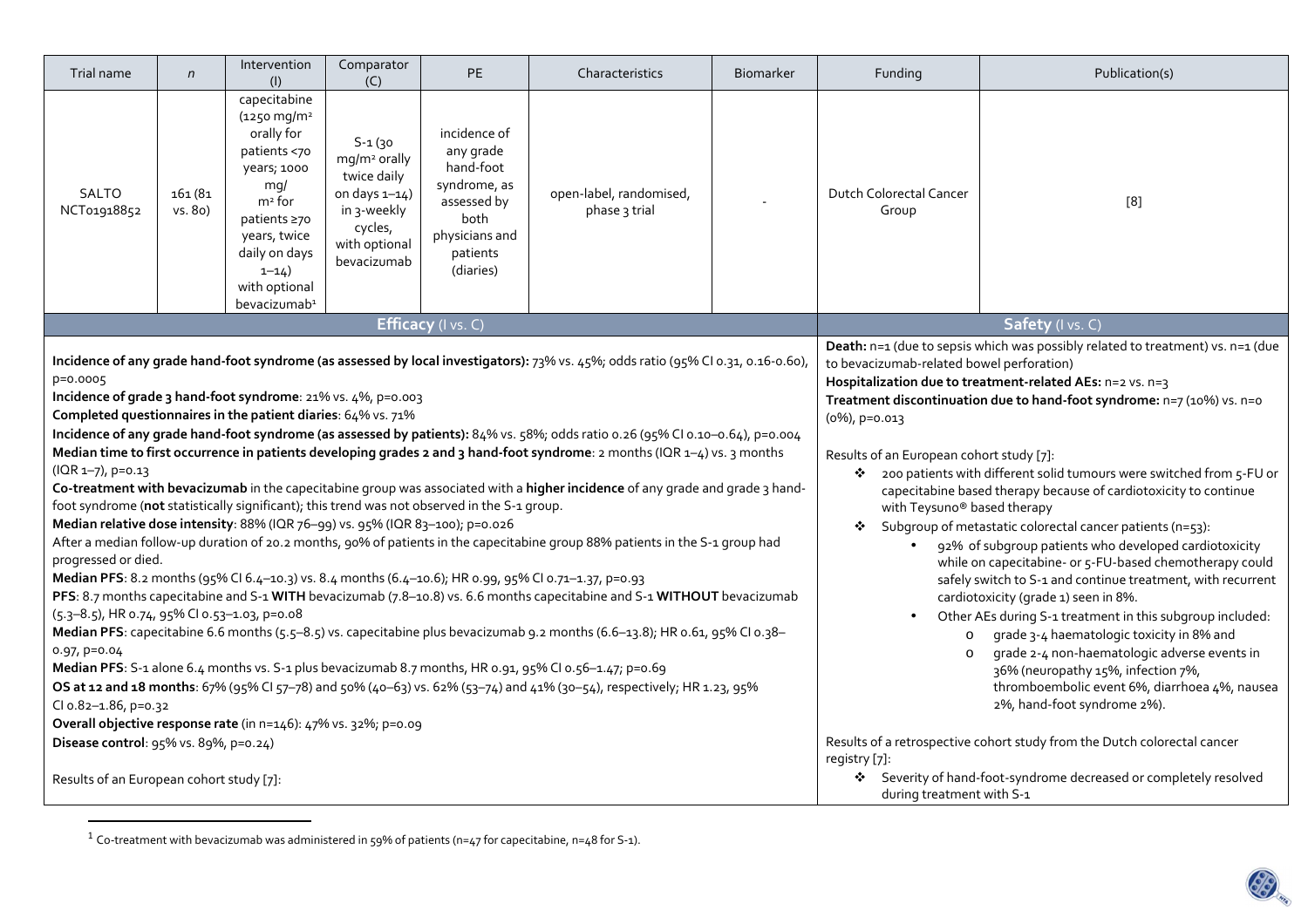| ❖<br>based therapy.                                                                                                                        | 200 patients were switched from 5-FU or capecitabine based therapy because of cardiotoxicity to continue with Teysuno® | ❖               | No case of recurrence of cardiac toxicity was reported in any of the<br>10 patients that switched to S-1 due to cardiac AEs. |                              |                          |  |  |
|--------------------------------------------------------------------------------------------------------------------------------------------|------------------------------------------------------------------------------------------------------------------------|-----------------|------------------------------------------------------------------------------------------------------------------------------|------------------------------|--------------------------|--|--|
|                                                                                                                                            | Subgroup of metastatic colorectal cancer patients ( $n = 53$ ):                                                        |                 |                                                                                                                              |                              |                          |  |  |
|                                                                                                                                            | With this switch, 100% of the patients were able to complete their planned chemotherapy.                               |                 |                                                                                                                              |                              |                          |  |  |
|                                                                                                                                            | In addition, for the colorectal cancer patients with metastatic disease, the median OS was 26 months                   |                 |                                                                                                                              |                              |                          |  |  |
|                                                                                                                                            | (95% CI 22-31), with a 5-year survival rate of 12%.                                                                    |                 |                                                                                                                              |                              |                          |  |  |
|                                                                                                                                            |                                                                                                                        |                 |                                                                                                                              |                              |                          |  |  |
| Results of a retrospective cohort study from the Dutch colorectal cancer registry [7]:                                                     |                                                                                                                        |                 |                                                                                                                              |                              |                          |  |  |
| 47 metastatic colorectal cancer patients switching to S-1 due to capecitabine-induced hand-foot syndrome (n=36) or<br>❖                    |                                                                                                                        |                 |                                                                                                                              |                              |                          |  |  |
|                                                                                                                                            | cardiotoxicity (n=10)                                                                                                  |                 |                                                                                                                              |                              |                          |  |  |
| Median time from initiation of treatment with capecitabine to first documented progression of disease after initiation of                  |                                                                                                                        |                 |                                                                                                                              |                              |                          |  |  |
| treatment with S-1 was 414 days (95% confidence interval 332-568 days).                                                                    |                                                                                                                        |                 |                                                                                                                              |                              |                          |  |  |
| ESMO-MCBS version 1.1 [9]                                                                                                                  |                                                                                                                        |                 |                                                                                                                              |                              |                          |  |  |
| The ESMO-MCBS was not applicable due to the primary endpoint "incidence of any grade hand-foot syndrome" and the immature PFS and OS data. |                                                                                                                        |                 |                                                                                                                              |                              |                          |  |  |
| Risk of bias (RCT) [10]                                                                                                                    |                                                                                                                        |                 |                                                                                                                              |                              |                          |  |  |
| Adequate generation of                                                                                                                     |                                                                                                                        |                 | Selective outcome                                                                                                            | Other aspects which increase | <b>Risk of bias</b>      |  |  |
| randomisation sequence                                                                                                                     | Adequate allocation concealment                                                                                        | <b>Blinding</b> | reporting unlikely                                                                                                           | the risk of bias             |                          |  |  |
| yes                                                                                                                                        |                                                                                                                        | No, open-label  | unclear <sup>2</sup>                                                                                                         | yes <sup>3</sup>             | unclear                  |  |  |
|                                                                                                                                            |                                                                                                                        |                 |                                                                                                                              |                              | First published: 01/2022 |  |  |
|                                                                                                                                            |                                                                                                                        |                 |                                                                                                                              |                              | Last updated: 03/2022    |  |  |
|                                                                                                                                            |                                                                                                                        |                 |                                                                                                                              |                              |                          |  |  |

Abbreviations: 5-FU=5 fluorouracil, AE=adverse event, C=comparator, CHMP=Committee for Medicinal Products for Human Use, CI=confidence interval, DPD=dihydropyrimidine dehydrogenase, EMA=European Medicines Agency, ESMO-MCBS= European Society of Medical Oncology - Magnitude of Clinical Benefit Scale, FDA=Food and Drug Administration, HBV=hepatitis B virus, HR=hazard ratio, I=intervention, INR=international normalized ratio, MSI=microsatel n=number of patients, OS=overall survival, PE=primary endpoint, PFS=progression-free survival, PT=prothrombin time, , SAE=serious adverse event

### **References:**

- 1. European Medicines Agency (EMA). Teysuno: EPAR Product Information. [Available from: https://www.ema.europa.eu/en/documents/productinformation/teysuno-epar-product-information\_en.pdf].
- 2. European Medicines Agency (EMA). Medicines. Teysuno. [Available from: https://www.ema.europa.eu/en/medicines/human/summariesopinion/teysuno].
- 3. Kanduri J, Asnani A. Fluoropyrimidine Cardiotoxicity. [Available from: https://www.acc.org/latest-incardiology/articles/2019/04/05/07/34/fluoropyrimidine-cardiotoxicity].
- 4. Kwakman J, et al. Management of cytotoxic chemotherapy-induced hand-foot syndrome. Oncol Rev 2020 Feb 18; 14(1): 442 Published online 2020 May 13.
- 5. U.S. Food and Drug Administration (FDA). Orphan Drug Designations and Approvals. [Available from: https://www.accessdata.fda.gov/scripts/opdlisting/oopd/detailedIndex.cfm?cfgridkey=225006].
- 6. Österreichischer Apotheker-Verlag. Warenverzeichnis Online. [Available from: https://warenverzeichnis.apoverlag.at/].

<sup>&</sup>lt;sup>2</sup> SALTO trial protocol is not available.

<sup>&</sup>lt;sup>3</sup> The Dutch Colorectal Cancer Group received an unrestricted grant from Nordic Pharma B.V.